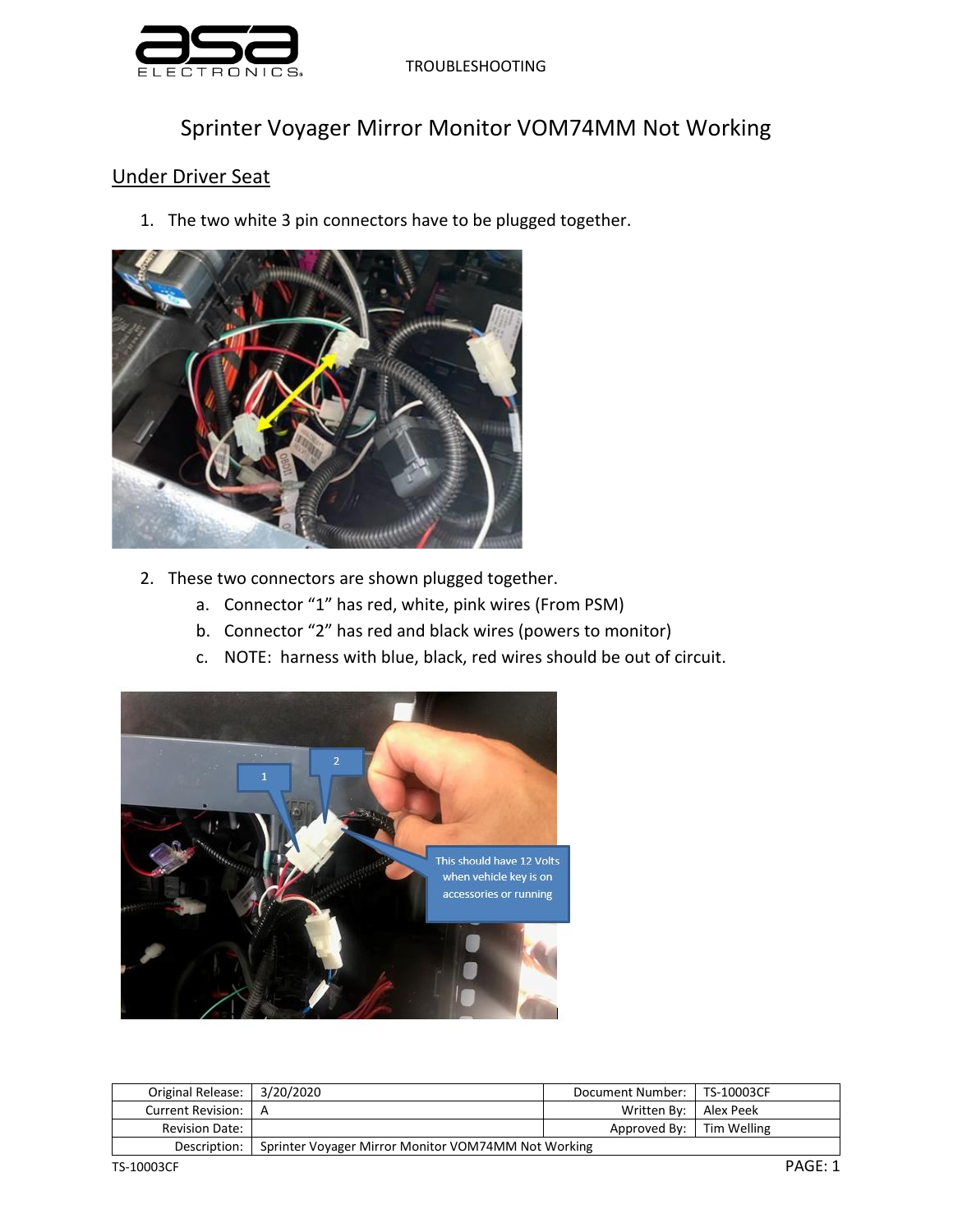- 3. The connections into the PSM must be seated well. PSM harness supplies power to Monitor/Camera system. The UTM harness part number is 1651780 (if the harness label says 16517641 is should have been replaced with 1651780). A couple Sprinters needed this harness re-seated into the PSM.
- 4. 25 AMP Fuses 14 and 15 must be present and good (located at driver seat fuse block)
- 5. Must have 12V DC power on Pink and White wires of connector 1 below when the key is on accessory and/or vehicle is running.



6. If 12V DC is at the connector shown in 5 above, then it could be the connection directly to the monitor above the dome light or the monitor could be defective.



NOTE: If the monitor has power, the indicator to the left of the power button should be Blue when powered ON or Red when powered and in standby mode.

7. Last issue could be the PSM has lost its program. This can only be re-programmed by a Mercedes Dealer.

| Original Release:   3/20/2020 |                                                     | Document Number:   TS-10003CF |  |
|-------------------------------|-----------------------------------------------------|-------------------------------|--|
| Current Revision:   A         |                                                     | Written By:   Alex Peek       |  |
| <b>Revision Date:</b>         |                                                     | Approved By: Tim Welling      |  |
| Description:                  | Sprinter Voyager Mirror Monitor VOM74MM Not Working |                               |  |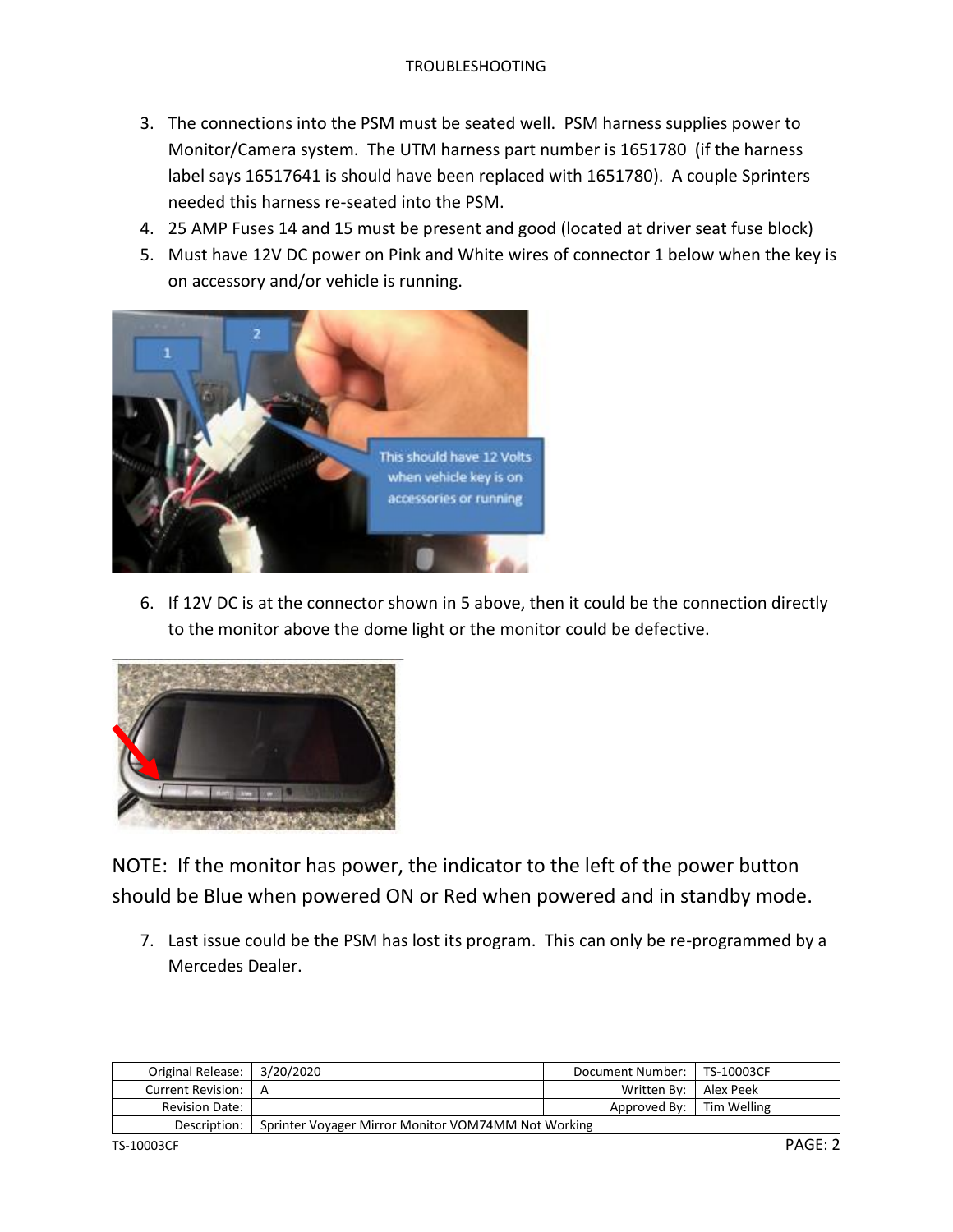NOTE: If monitor does have power up and the indicator light to the left of the power button is blue, then the camera in the rear of the van should be inspected for damage or the connecton to the camera in the headliner may need to be reseated

## EXTRA NOTES AND PICTURES

Fix Kit in the circuit under the seat



- 1. Connector from PSM (Power Supply Module)
- 2. Connector going to the monitor
- 3. Connector to field fix kit (remove)
- 4. Connector from Field fix kit (remove)
- 5. Field Fix Kit Harness black box (part of the harness that should be removed)

| Original Release:   3/20/2020 |                                                                     | Document Number:   TS-10003CF |  |
|-------------------------------|---------------------------------------------------------------------|-------------------------------|--|
| Current Revision:   A         |                                                                     | Written By:   Alex Peek       |  |
| <b>Revision Date:</b>         |                                                                     | Approved By:   Tim Welling    |  |
|                               | Sprinter Voyager Mirror Monitor VOM74MM Not Working<br>Description: |                               |  |